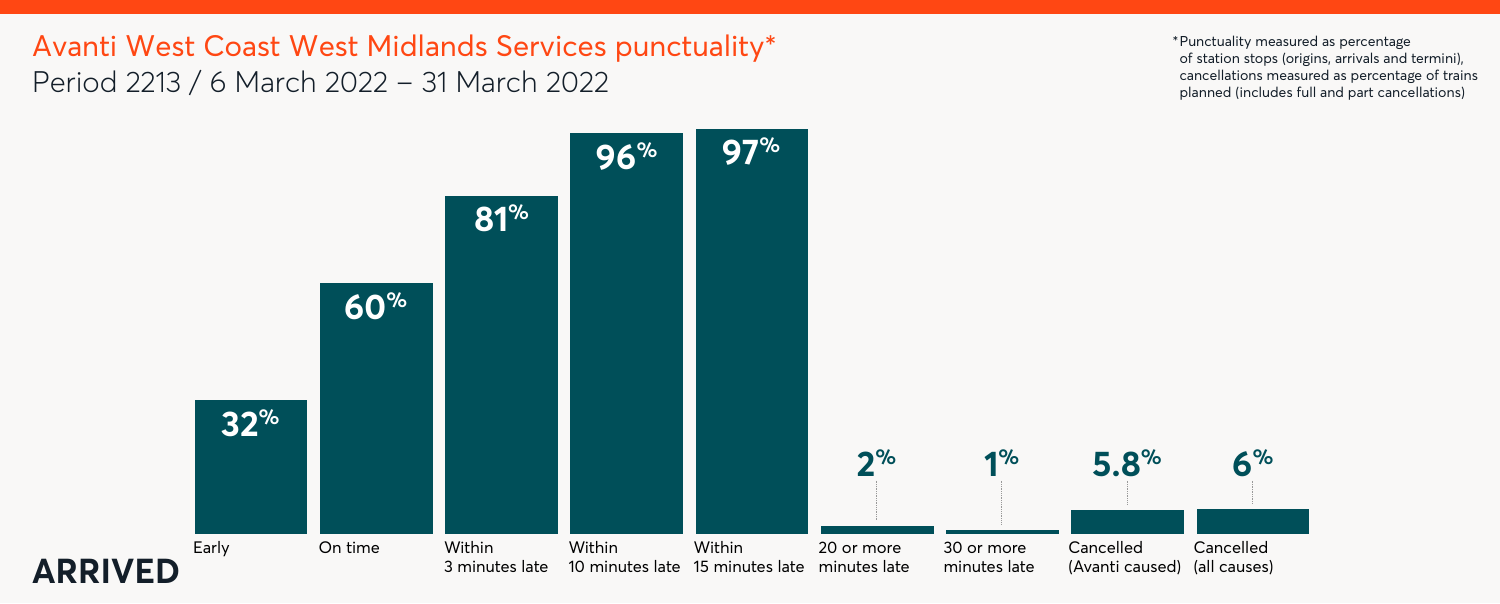



Avanti West Coast West Midlands Services punctuality\* 2213 Moving Annual Average / 1 April 2021 – 31 March 2022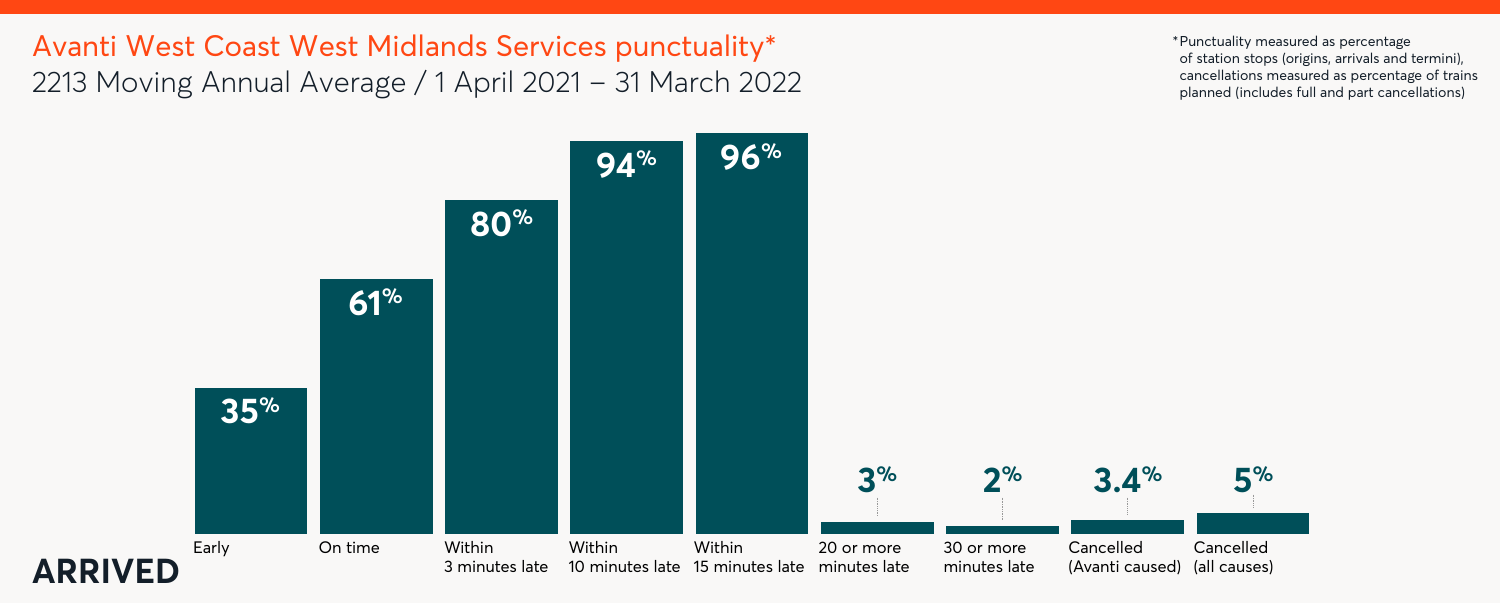

Avanti West Coast North Wales Services punctuality\* Period 2213 / 6 March 2022 – 31 March 2022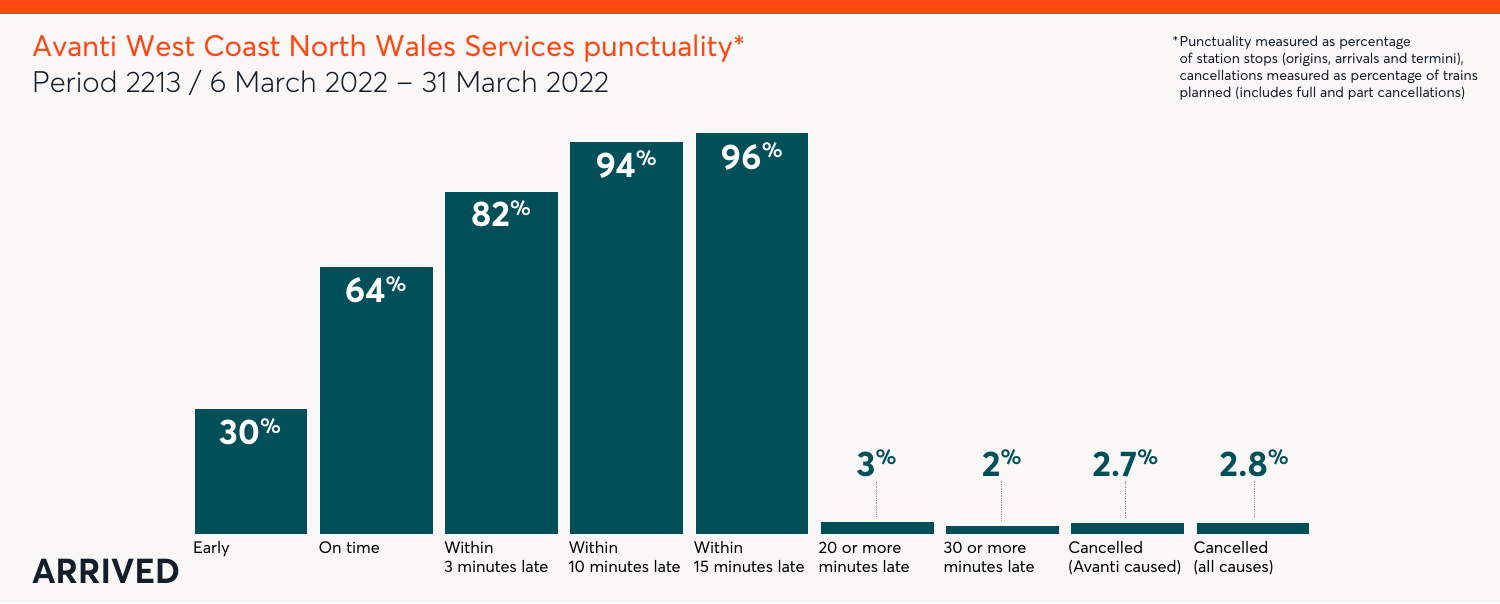

Avanti West Coast North Wales Services punctuality\* 2213 Moving Annual Average / 1 April 2021 – 31 March 2022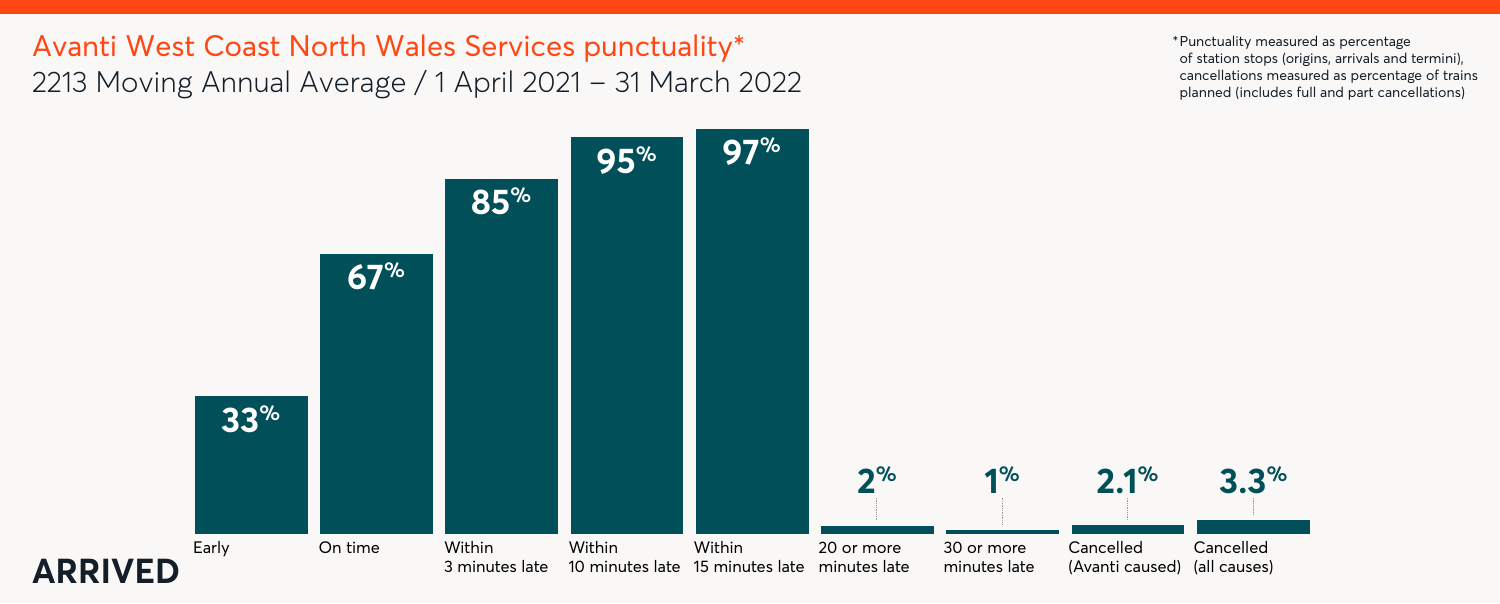



Avanti West Coast Manchester Services punctuality\* Period 2213 / 6 March 2022 – 31 March 2022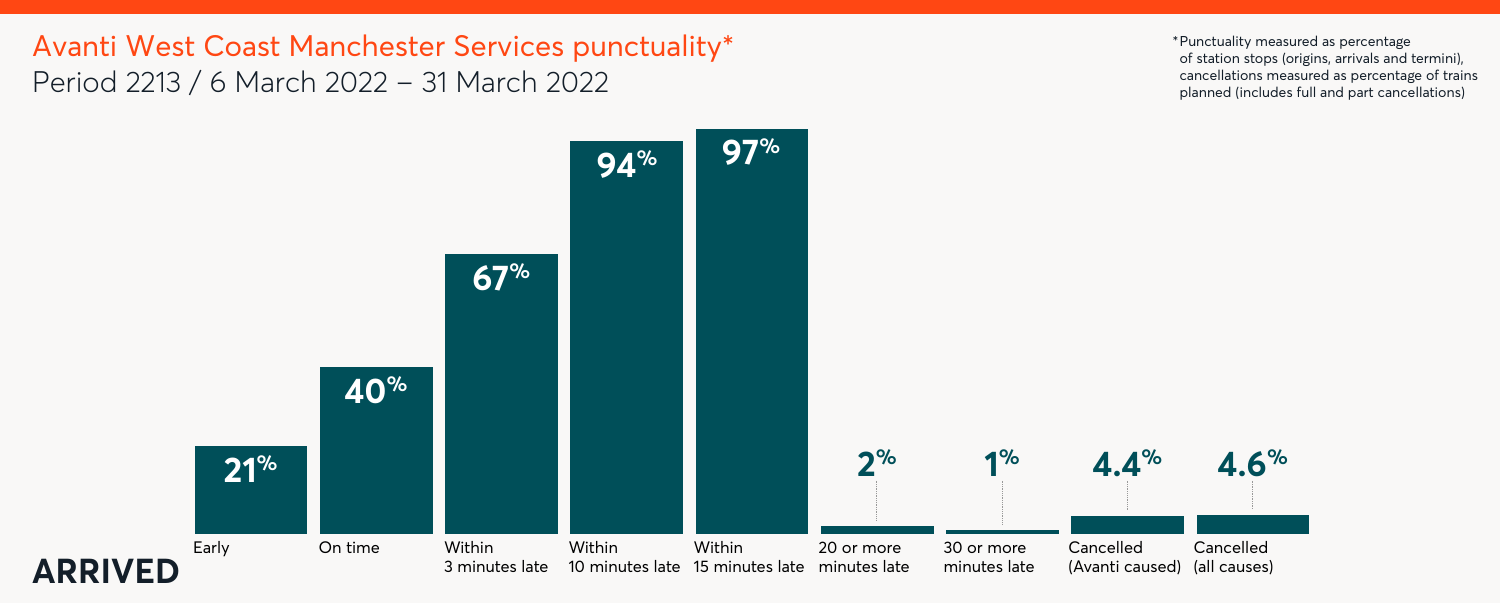

# Avanti West Coast Manchester Services punctuality\* 2213 Moving Annual Average / 1 April 2021 – 31 March 2022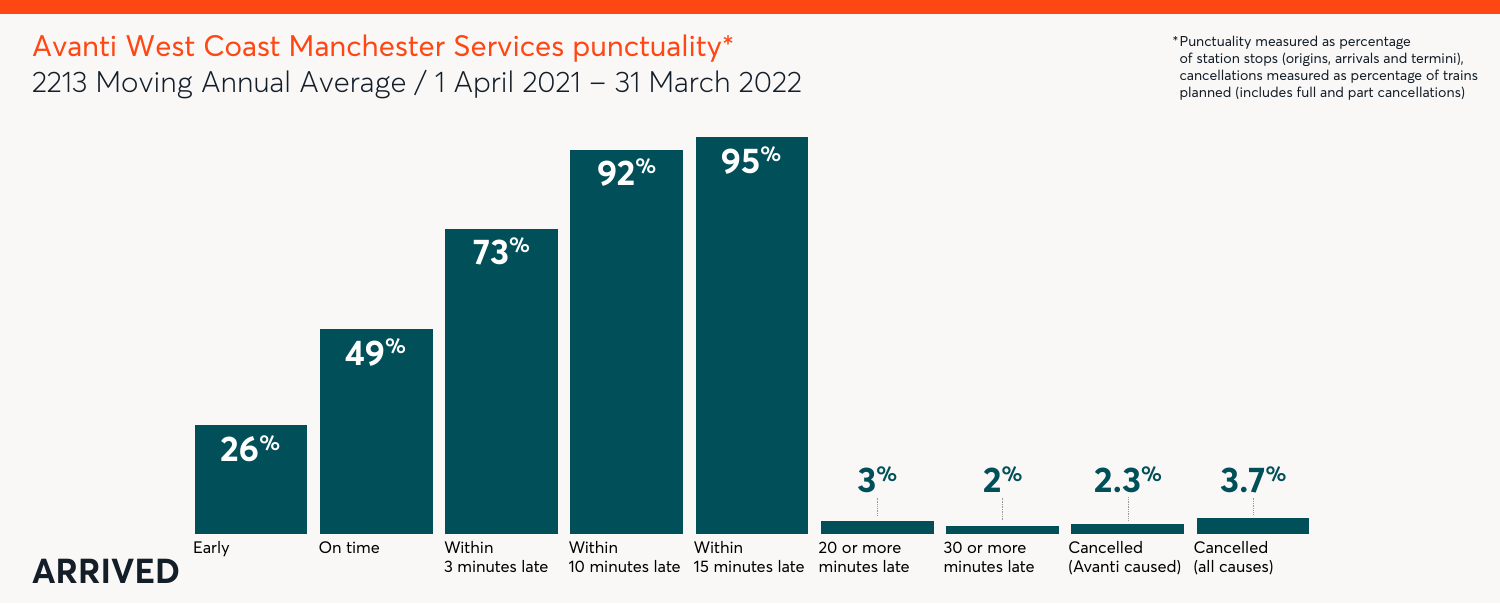

Avanti West Coast Liverpool Services punctuality\* Period 2213 / 6 March 2022 – 31 March 2022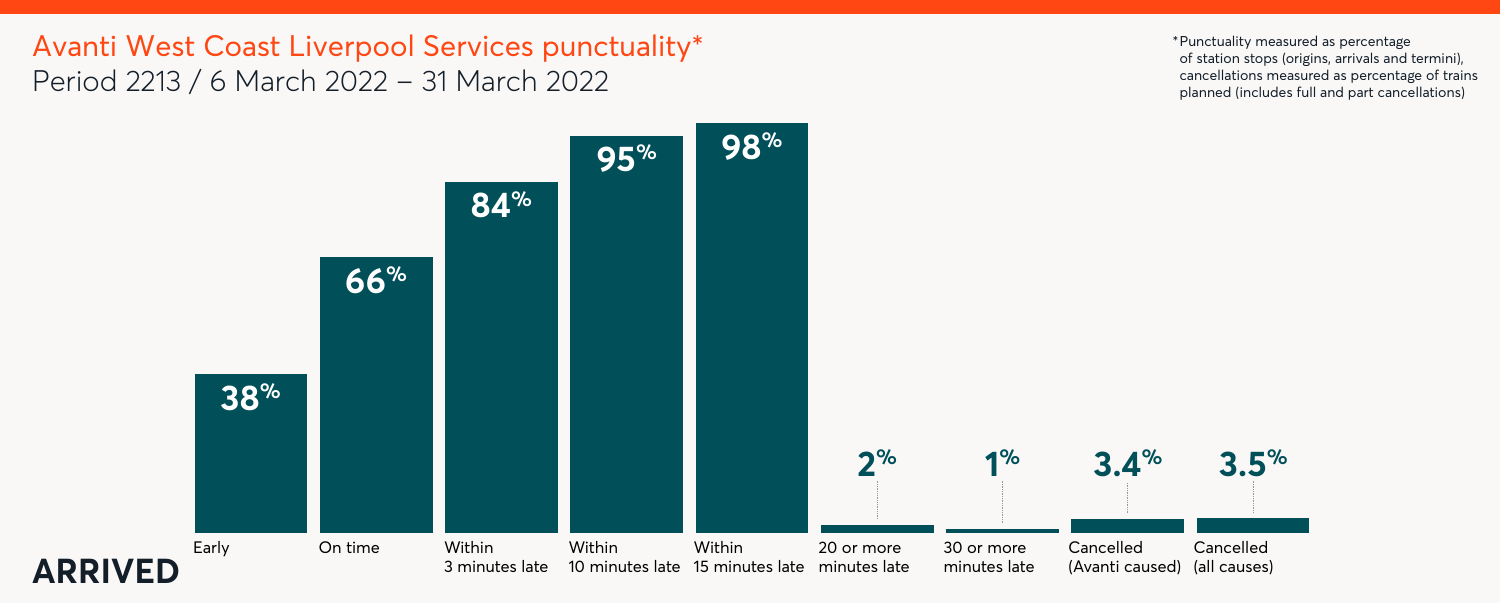

# Avanti West Coast Liverpool Services punctuality\* 2213 Moving Annual Average / 1 April 2021 – 31 March 2022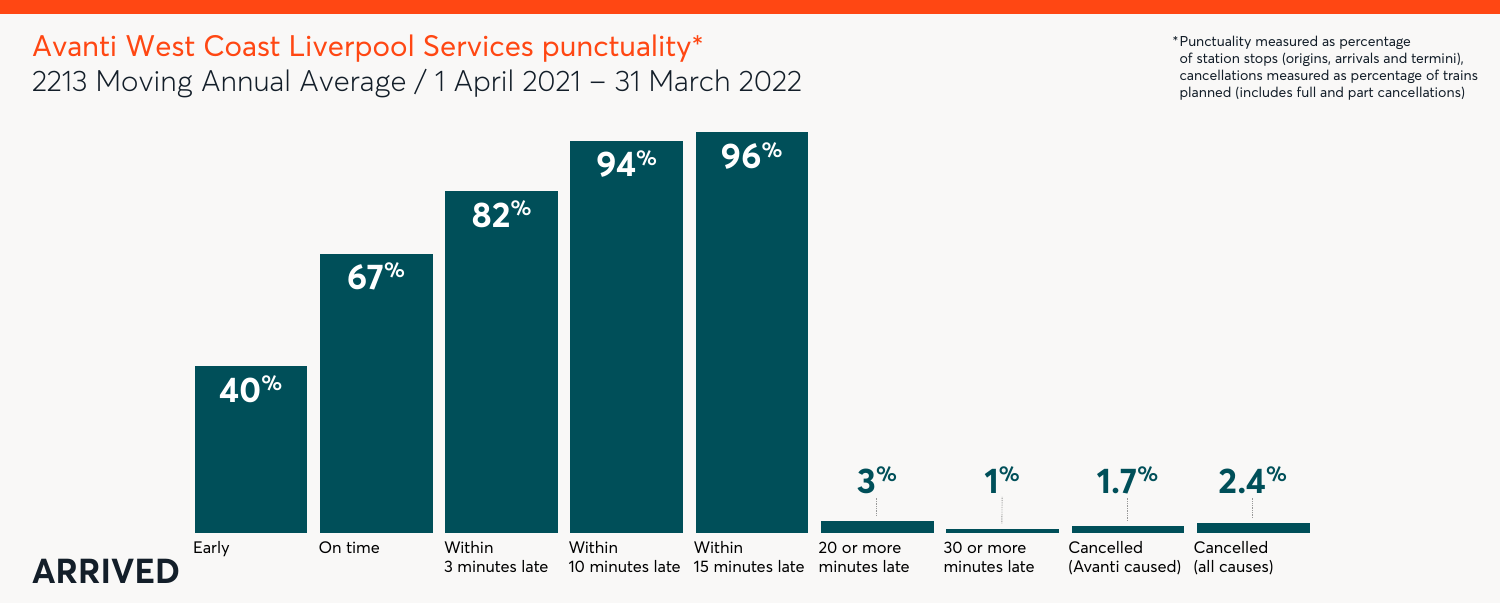



Avanti West Coast London - Scotland Direct Services punctuality\* Period 2213 / 6 March 2022 – 31 March 2022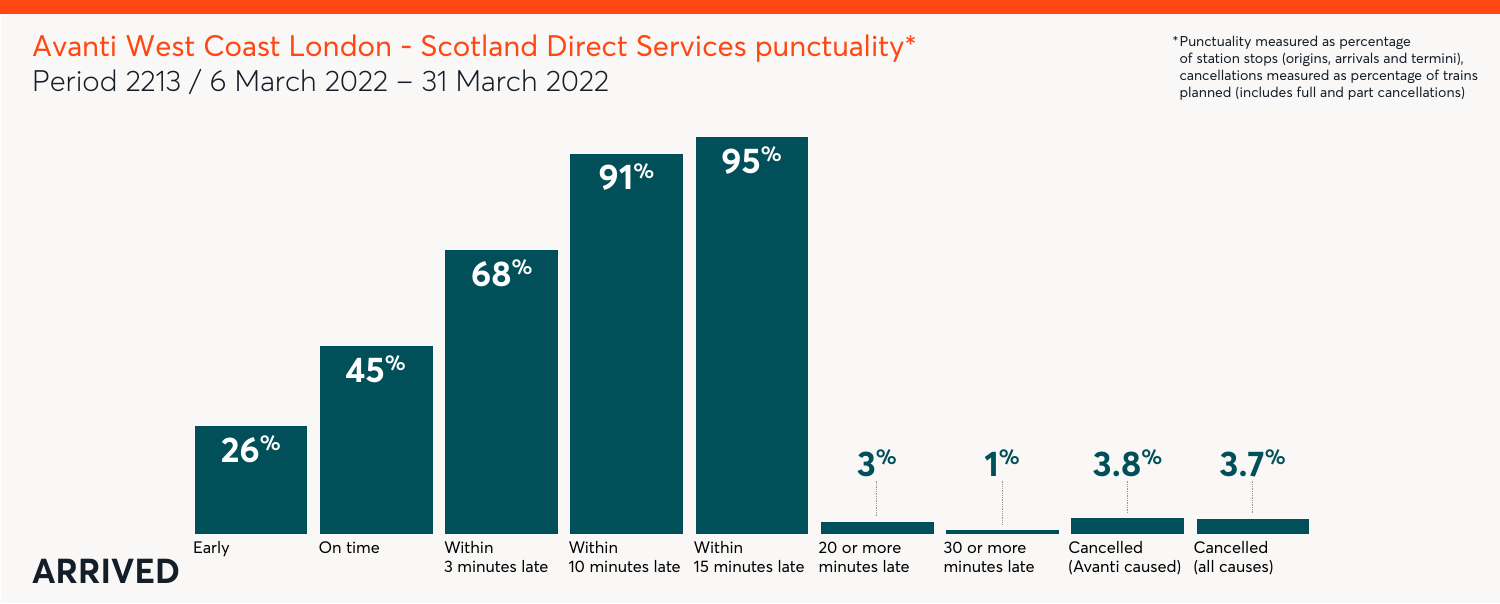



# Avanti West Coast London - Scotland Direct Services punctuality\* 2213 Moving Annual Average / 1 April 2021 – 31 March 2022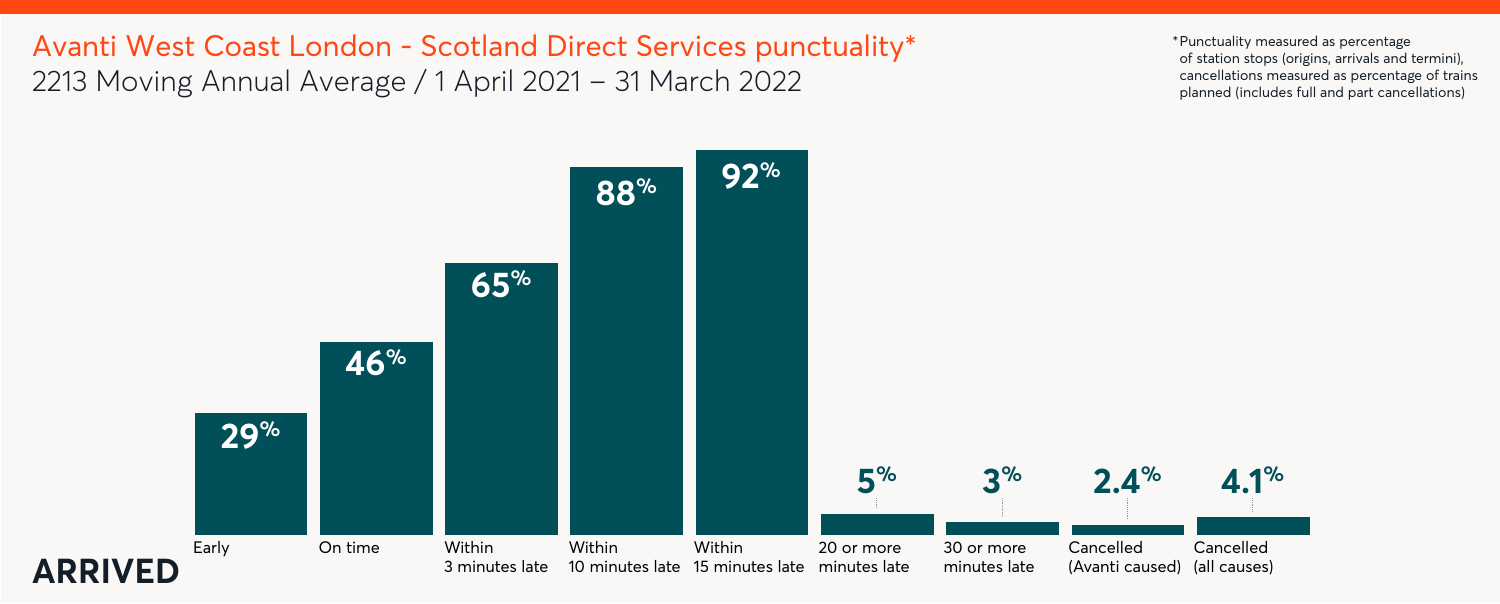



# Avanti West Coast London - Scotland Via Birmingham Services punctuality\* Period 2213 / 6 March 2022 – 31 March 2022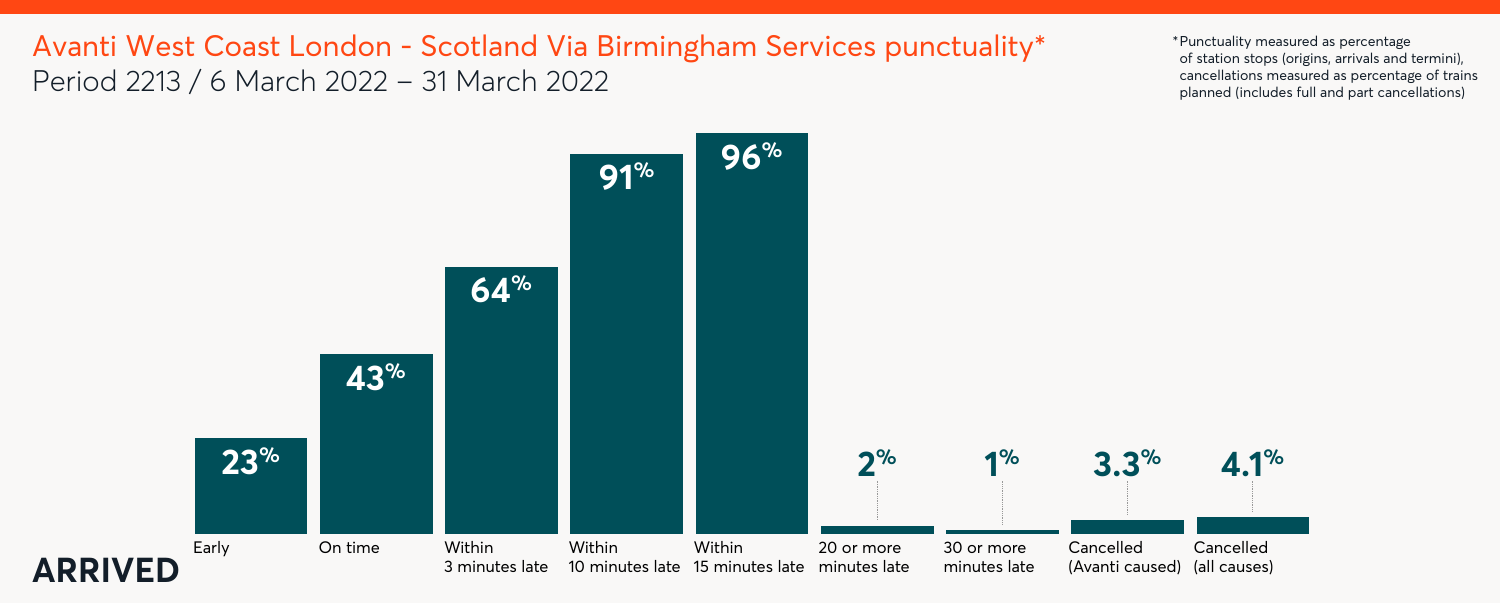



Avanti West Coast London - Scotland Via Birmingham Services punctuality\* 2213 Moving Annual Average / 1 April 2021 – 31 March 2022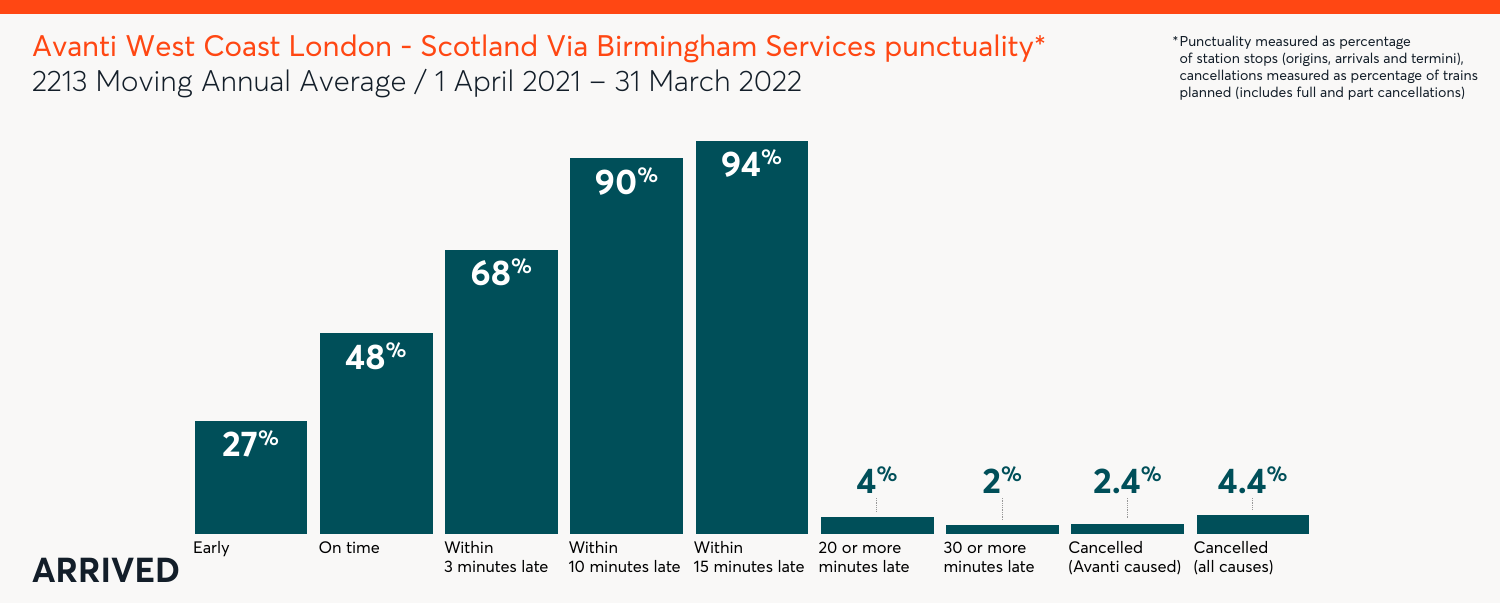



# Avanti West Coast Services punctuality\* Period 2213 / 6 March 2022 – 31 March 2022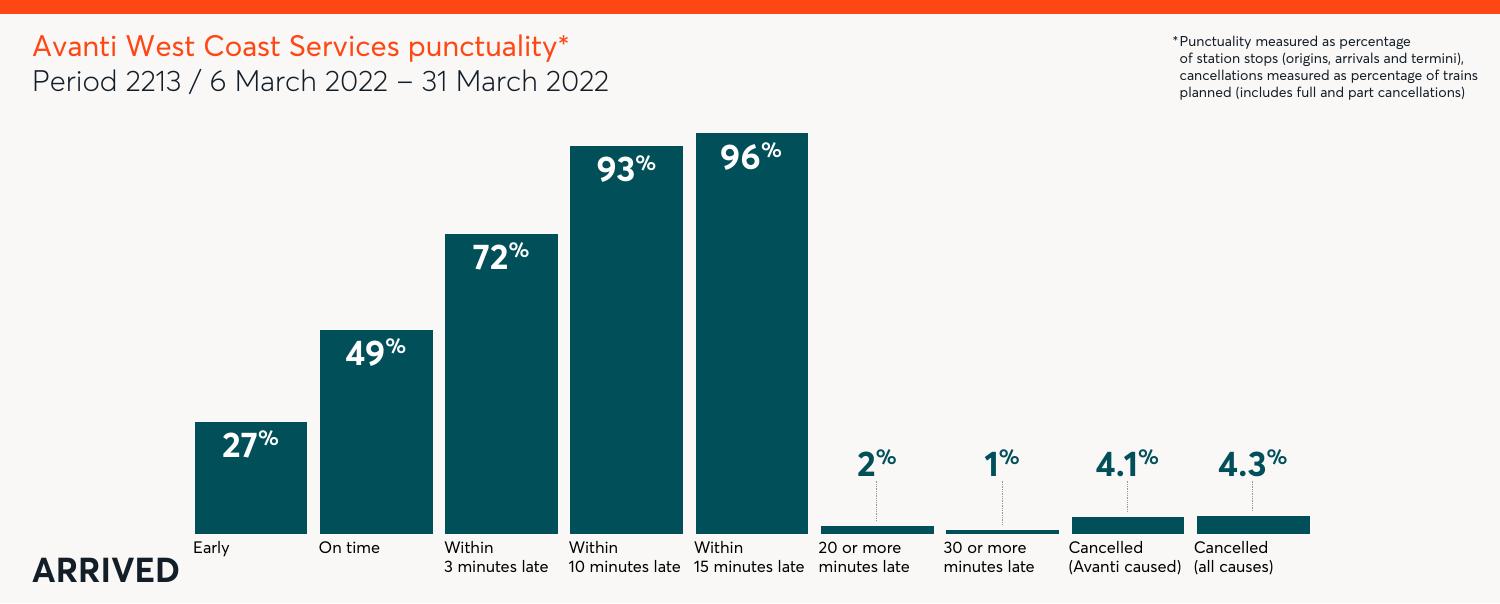



# Avanti West Coast Services punctuality\* 2213 Moving Annual Average / 1 April 2021 – 31 March 2022